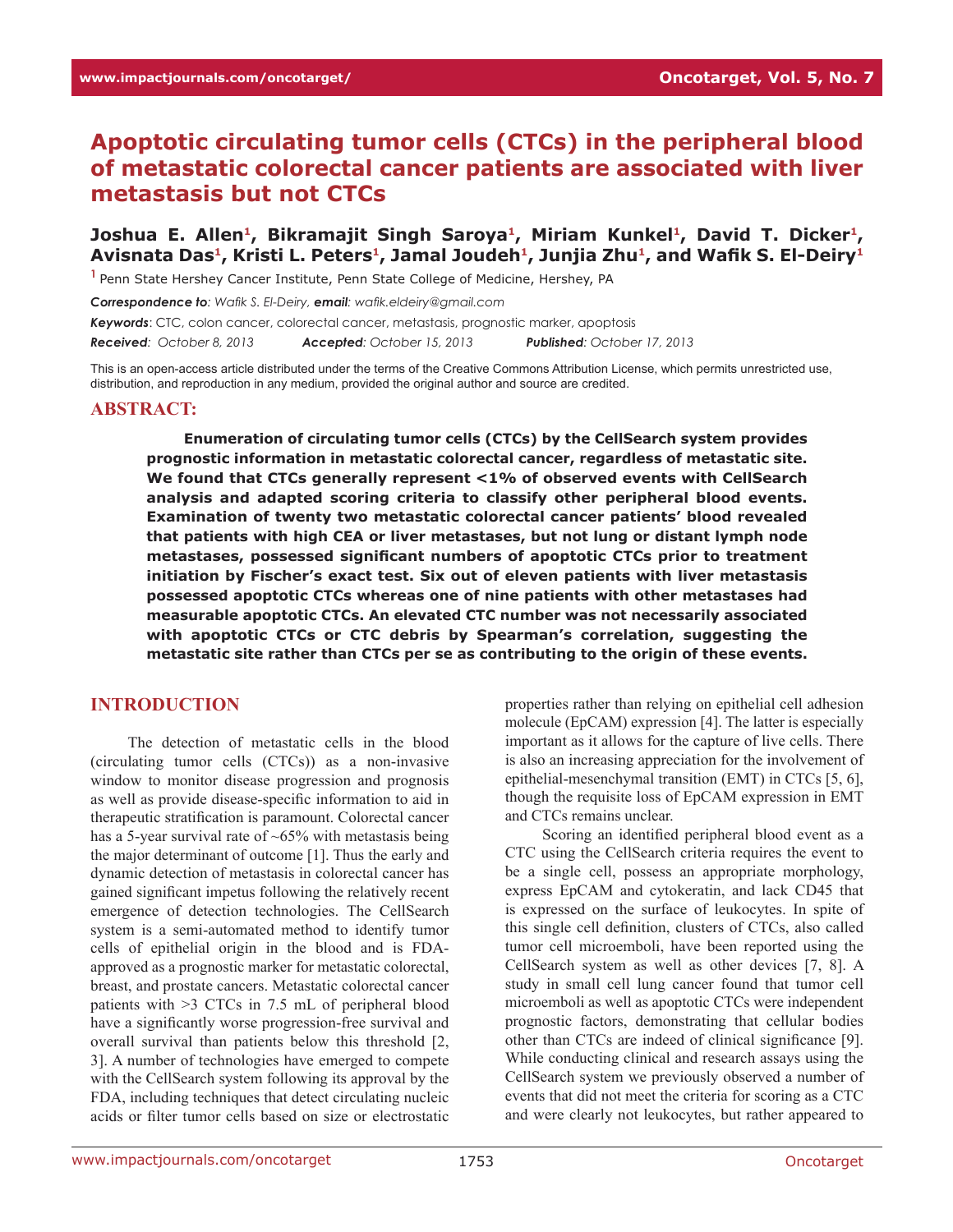**Table 1: Patient and disease characteristics.** Patients were excluded from analysis if they were withdrawn during the study duration for any reason, lack a baseline sample, or lack a sample following cycle 1 initiation.

| Variable                       | <b>Descriptive Statistics</b> |  |
|--------------------------------|-------------------------------|--|
|                                | $(Total n=22)$                |  |
| Gender                         |                               |  |
| Male                           | 14 (64%)                      |  |
| Female                         | 8(36%)                        |  |
| Age                            |                               |  |
| Mean(SD)                       | 63.5(15.3)                    |  |
| Median (Range)                 | $68.5(27-88)$                 |  |
| Primary Location               | $(n=2 \text{ missing})$       |  |
| Rectum                         | $8(40\%)$                     |  |
| Colon                          | $12(60\%)$                    |  |
| Primary Histology              | $(n=2 \text{ missing})$       |  |
| Adenocarcinoma                 | $16(80\%)$                    |  |
| With signet ring cell features | 1(5%)                         |  |
| With mucinous features         | 3(15%)                        |  |
| Primary Differentiation        | $(n=4$ missing)               |  |
| Well or moderate               | 14 (78%)                      |  |
| Poor or differentiated         | 4(22%)                        |  |
| <b>Liver Metastasis</b>        | $(n=2 \text{ missing})$       |  |
| Yes                            | 11(55%)                       |  |
| No                             | 9(45%)                        |  |
| Lung Metastasis                | $(n=2 \text{ missing})$       |  |
| Yes                            | $10(50\%)$                    |  |
| No                             | $10(50\%)$                    |  |
| T                              | $(n=10 \text{ missing})$      |  |
| $\frac{2}{3}$                  | 1(8%)                         |  |
|                                | 5(42%)                        |  |
| $\overline{4}$                 | $6(50\%)$                     |  |
| N                              | $(n=10 \text{ missing})$      |  |
| $\boldsymbol{0}$               | 1(8%)                         |  |
| $\mathbf{1}$                   | 1(8%)                         |  |
| $\overline{c}$                 | 10 (83%)                      |  |

| Variable                 | <b>Descriptive Statistics</b> |  |  |
|--------------------------|-------------------------------|--|--|
|                          | $(Total n=22)$                |  |  |
| Lymphatic Invasion       | $(n=11 \text{ missing})$      |  |  |
| Yes                      | 7(64%)                        |  |  |
| N <sub>0</sub>           | 4(36%)                        |  |  |
| Venous Invasion          | $(n=12 \text{ missing})$      |  |  |
| Yes                      | $5(50\%)$                     |  |  |
| N <sub>0</sub>           | $5(50\%)$                     |  |  |
| Perineural Invasion      | $(n=11 \text{ missing})$      |  |  |
| Yes                      | 4(36%)                        |  |  |
| No                       | 7(64%)                        |  |  |
| <b>KRAS</b>              | $(n=5 \text{ missing})$       |  |  |
| <b>WT</b>                | 15 (88%)                      |  |  |
| G12A                     | 1(6%)                         |  |  |
| G12V                     | 1(6%)                         |  |  |
| <b>BRAF</b>              | $(n=6 \text{ missing})$       |  |  |
| <b>WT</b>                | 14 (88%)                      |  |  |
| <b>V600E</b>             | 2(12%)                        |  |  |
| <b>EGFR</b> Expression   | $(n=10 \text{ missing})$      |  |  |
| Mean(SD)                 | 2.9(1.8)                      |  |  |
| Median (Range)           | $2.1(1.1-6.5)$                |  |  |
| <b>ERCC1</b> Expression  | $(n=10 \text{ missing})$      |  |  |
| Mean(SD)                 | 1.2(0.7)                      |  |  |
| Median (Range)           | $1.1(0.4-3.1)$                |  |  |
| TS Expression            | $(n=10 \text{ missing})$      |  |  |
| Mean(SD)                 | 3.6(1.9)                      |  |  |
| Median (Range)           | $3.6(1.5 - 7.0)$              |  |  |
| <b>CEA</b>               | $(n=2 \text{ missing})$       |  |  |
| Mean(SD)                 | 294.6 (1104.4)                |  |  |
| Median (Range)           | $7.6(1.6 - 4967.7)$           |  |  |
| Tumor-Liver volume ratio | $(n=13 \text{ missing})$      |  |  |
| Mean(SD)                 | 0.2(0.3)                      |  |  |
| Median (Range)           | $0(0-0.7)$                    |  |  |

represent apoptotic cells, dead cells, or cellular debris. We hypothesized that treatment initiation in metastatic colorectal cancer patients would result in a decrease in CTCs and an increase in apoptotic CTCs and cellular debris. We adapted a previously reported scoring system for these unreported peripheral blood events identified by the CellSearch system [10]. Following refinement of the criteria to optimize reviewer concordance, we investigated the prevalence and correlational significance of these events in metastatic colorectal cancer patients before and after treatment initiation.

# **RESULTS**

# **Patient Characteristics**

33 patients were enrolled between March 2011 and November 2012, 22 of which were included in this study as eligible for evaluation of the study objectives. Patient characteristics, including disease histology and genetics, are provided in Table 1.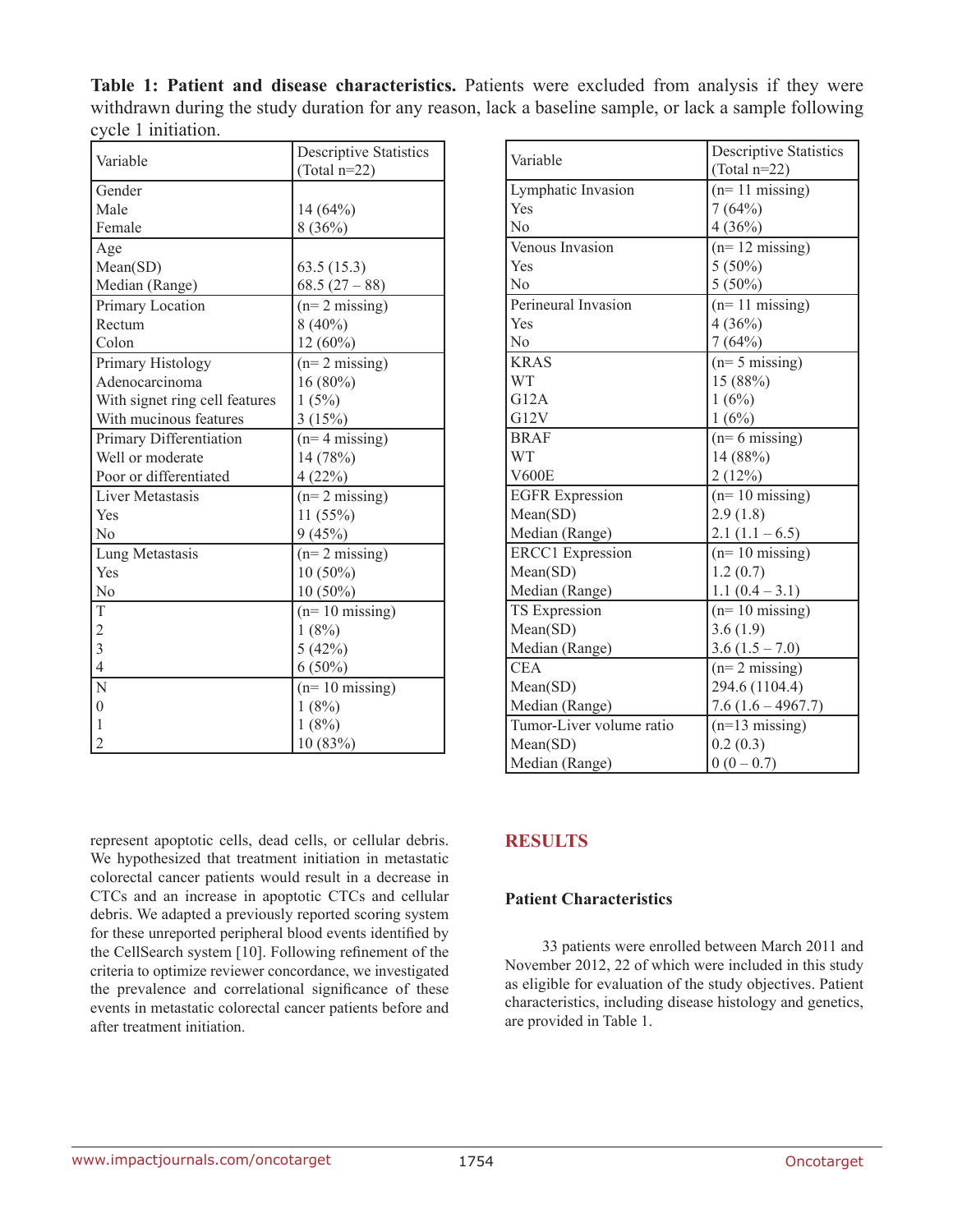#### **Categorizing peripheral blood events identified by the CellSearch system**

To evaluate peripheral blood events other than CTCs, we first established a criteria for scoring general categories of events detected on the CellSearch system as one of the following: CTC, apoptotic CTC, CTC debris, debris, or leukocyte. Scoring of a training data set by 3 independent reviewers revealed a modest concordance that prompted revision of the category definitions (Figure S1A). The scoring criteria was refined and implemented to score a different training data set. This revised scoring criteria yielded an acceptable concordance among the independent reviewers and was used for analyzing the test data set (Figure 1; Figure S1B; Table 2).

#### **Peripheral blood events before and after treatment**

Using the peripheral blood events scoring system we evaluated CellSearch data from the twenty two patients at prior to cycle 1, 1-week following cycle 1 initiation, and prior to cycle 2 of therapy (Figure 2; Table 3). At baseline, four patients had >3 CTCs, three patients had >3 apoptotic CTCs, and two patients had >3 CTC debris. Debris was ubiquitously noted among patients at baseline, with the median count being 25 events. Following treatment initiation, CTCs dramatically decreased in nearly all patients at either follow-up time points. Surprisingly, we observed approximately the same or lower prevalence

of apoptotic CTCs, CTC debris, and debris in the posttreatment samples as observed at baseline.

#### **Relationships between peripheral blood events and baseline CEA or metastatic sites**

We examined the relationships between peripheral blood events and carcinoembryonic antigen (CEA), which is one of the most commonly implemented and established prognostic markers in colorectal cancer. For statistical analysis, we created a binary categorical cutoff value for each blood event category, i.e. high or low group classification. Cutoff values were selected as the mean across the study population for each category except for CTCs, which was selected as 3 based on the FDA approved method. We found that patients with higher CEA, which is associated with a worse prognosis, generally possessed higher amounts of CTCs, apoptotic CTCs, and CTC debris (Figure 2). Patients with liver metastases also generally possessed higher levels of CTCs, apoptotic CTCs, and CTC debris, though apoptotic CTCs were the only association that approached statistical significance by Fischer's exact test (Figure 3). Furthermore, these associations with CEA as well as liver metastasis were only observed at baseline and not at 1-week post treatment in cycle 1 or prior to cycle 2 of therapy (Figure S2).

Given the common associations observed with CEA and liver metastasis, we analyzed Spearman's correlations to assess if peripheral blood events were associated with each other. Surprisingly, no association was found between these categorical events at prior to cycle 1 or cycle 2



**Figure 1: Exemplary images of peripheral blood event categories.**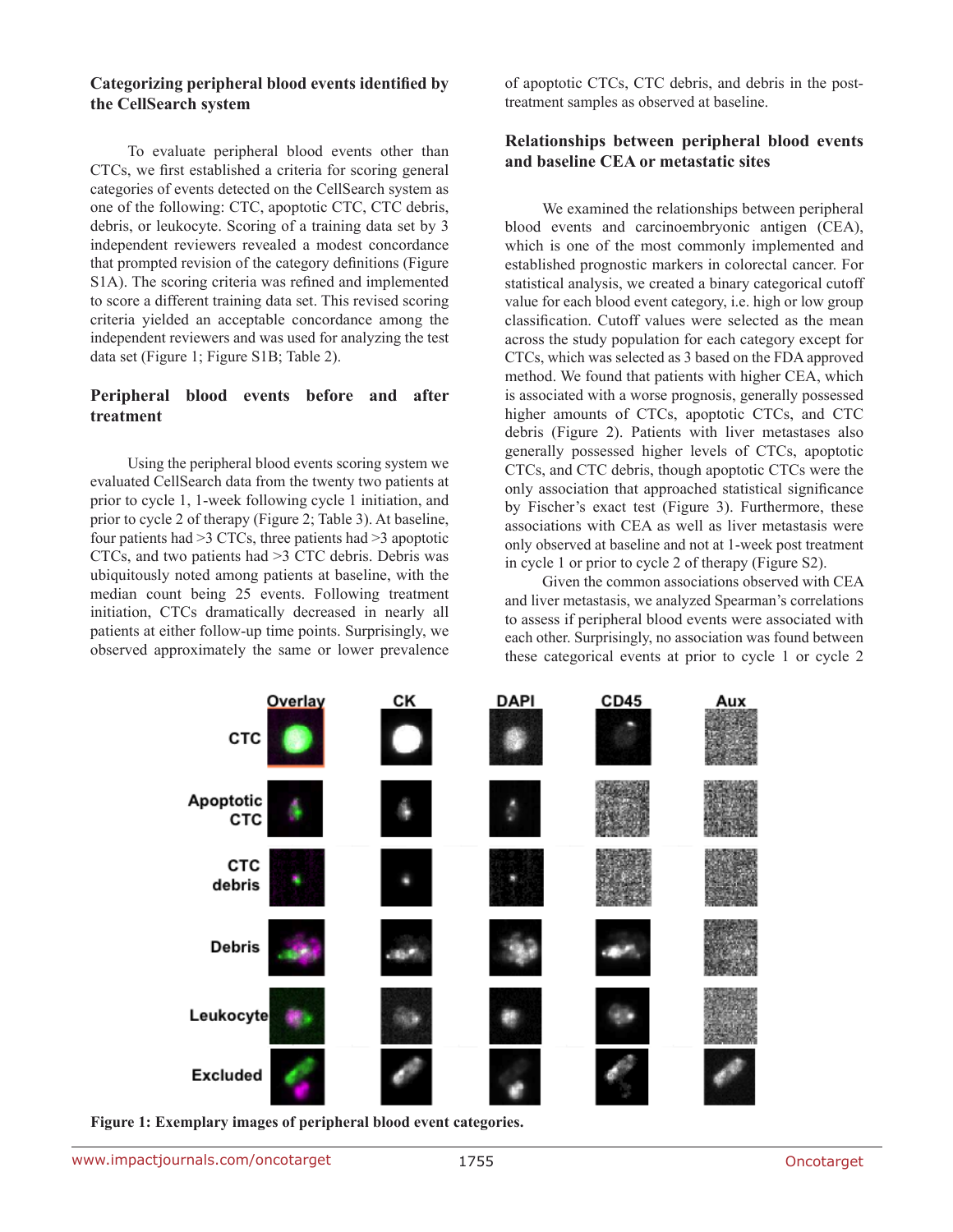**Table 2: Categorization of peripheral blood events.** Events are excluded if there is evidence of identical staining images in all channels, staining in the auxiliary channel, or if 75% of the CK-PE and/or DAPI staining is not within the event image frame. For multiple bodies within a single event image, the bodies are scored as one event if the CK staining is touching and one of the bodies is <4 um. If both bodies are >4 um and the CK staining is touching, the bodies are scored as separate events.

| Category   | Description                                                                                                                                                                                                 |
|------------|-------------------------------------------------------------------------------------------------------------------------------------------------------------------------------------------------------------|
| <b>CTC</b> | DAPI positive, CK-PE positive, CD45-APC negative with round to oval nucleus, CK-PE staining<br>is continuous, round, oval, or elongated, and 50% of the DAPI staining must be within the CK-PE<br>staining. |
|            | DAPI positive, CK-PE positive, CD45-APC negative, CK-PE that is exclusively punctuate                                                                                                                       |
| Apoptotic  | Punctate or fragmented DAPI, CK-PE positive, CD45 APC negative                                                                                                                                              |
|            | DAPI positive, CK-PE positive, CD45-APC negative with round to oval nucleus, CK-PE staining<br>that is $\leq$ 50% of the DAPI staining must be within the CK-PE staining.                                   |
| CTC debris | CK-PE positive, CK-PE staining less than 4 µm in diameter, CD45-APC negative, and DAPI is<br>less than 50% within the CK but still touching                                                                 |
| Leukocytes | DAPI positive, CD45-APC positive events with round to oval morphology and a nucleus inside<br>the CD45-APC staining.                                                                                        |
| Debris     | Anything other than cells of interest, usually aggregates of staining reagents or debris in the<br>sample or destroyed cells. Limit of 1 debris event per frame.                                            |

of therapy (Table S1). However, CTCs and debris were found to have a significant positive correlation at 1-week post-treatment in cycle 1. 8 out of 11 patients with liver metastasis possessed apoptotic CTCs at 1 week following treatment initiation. Among these 8 patients that possessed apoptotic CTCs, 4 of these patients had no detectable CTCs prior to or 1 week following treatment.

# **DISCUSSION**

Successfully isolating and enumerating tumor cells in the blood represents a momentous achievement given the scarcity of this population. We and other investigators have also utilized this detection technology to investigate other biological fluids such as cerebrospinal fluid that are of prognostic significance [11, 12]. There is a movement to advance beyond counting CTCs that has arisen in parallel with the increasing appreciation of pronounced tumor heterogeneity, culminating in efforts to interrogate the molecular profile of CTCs in an effort to better understand and treat metastatic disease. Indeed markers of cancer stem cells [13, 14], EMT [5, 6], and other cell lineage markers have been explored in CTCs along with predictive markers of therapeutic response such as Her2 [15, 16].

While this report is limited to enumeration, our report investigates tumor-associated events in the blood beyond strictly defined CTCs. We initially hypothesized that treatment would decrease the amount of CTCs, which we predicted would undergo cell death to give rise to an increased prevalence of apoptotic CTCs, CTCs debris, and debris. While we observed a decrease in CTCs in response to treatment as predicted, we did not observe an increase in the other event categories. This observation suggests that CTCs may not give rise to these other peripheral blood events as measurable events one week after chemotherapy exposure and instead posits that perhaps apoptotic CTCs, CTC debris, and debris at baseline in the absence of chemotherapy exposure originate from the metastatic or primary site rather than CTCs. This is in full accordance with a prior study in small cell lung cancer that found that apoptotic CTCs were associated with more advanced disease and a worse overall survival and progression-free survival [9].

We observed that patients with liver metastases specifically possessed higher levels of CTCs, apoptotic CTCs, CTC debris, and debris. This suggests that these tumor-associated events are related to the metastatic site rather than the primary tumor. This notion is supported by the general lack of correlation amongst these tumorassociated events. Furthermore, the increased prevalence of apoptotic CTCs, CTC debris, and debris in patients with liver metastases agrees with the prior observation that small cell lung cancer patients with liver metastases have a much higher prevalence of apoptotic CTCs compared to patients with other sites of metastasis [9].

While our findings were statistically significant, this pilot study examined samples from 22 patients, which is a limited sample size. Investigation of these tumorassociated events in a larger cohort of metastatic patients will be needed to corroborate our observations that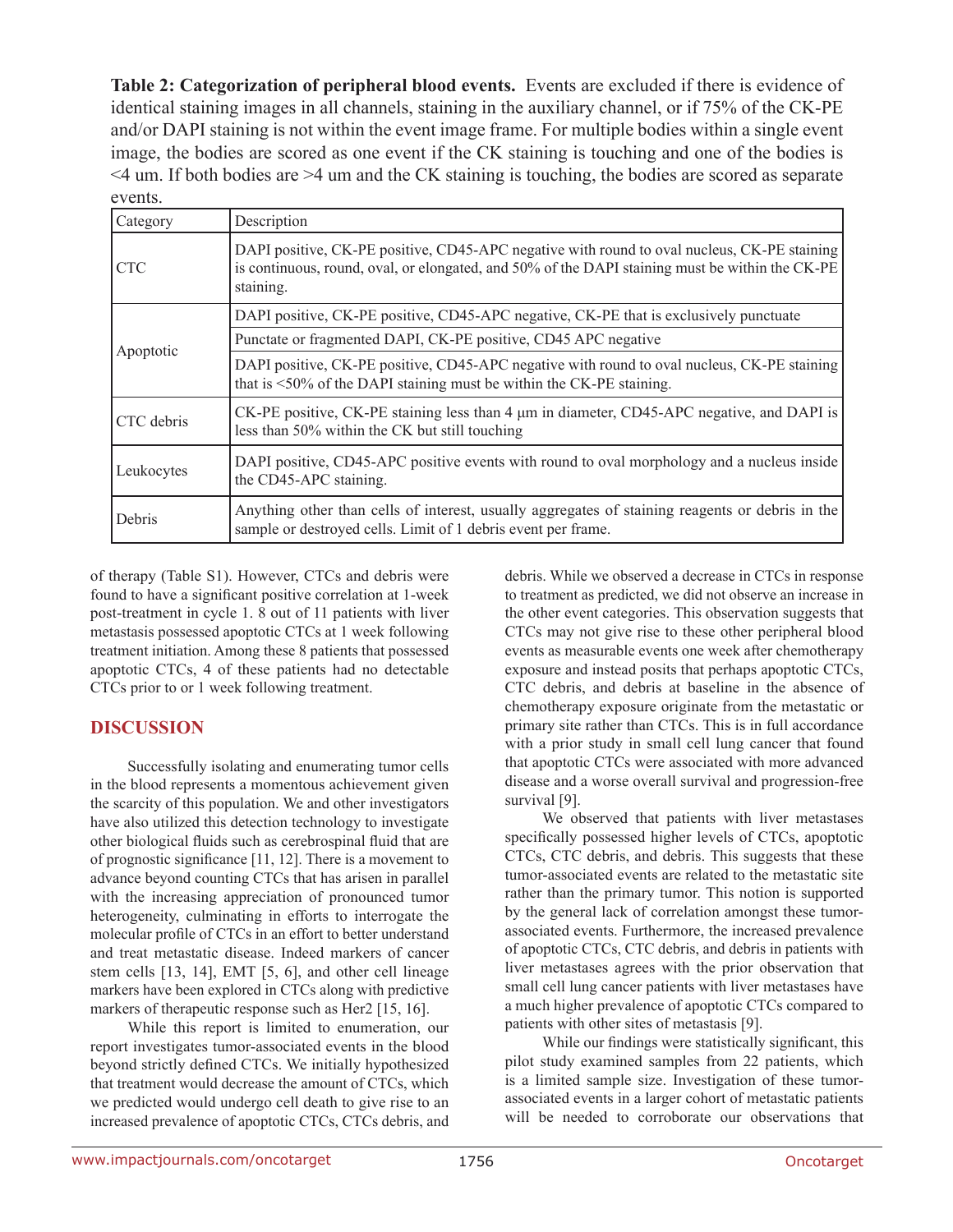apoptotic CTCs, CTC debris, and debris are associated with liver metastasis and not CTCs. The heterogeneity of the patient population, including divergent prior treatments and disease genetics, must also be considered. Lastly, a sufficient but modest reviewer concordance was achieved with our revised criteria. An automated system using software algorithms has been recently reported for evaluating CTCs and other events identified by the CellSearch that may increase throughput and decrease bias [10].

Our findings extend the utility of the CellSearch system beyond enumerating CTCs to include other



**Figure 2: Correlation of peripheral blood events with CEA metastatic colorectal cancer patients before treatment initiation.** Peripheral blood event correlations before cycle 1 of treatment. CEA is categorized as follows: 1: <2.5 ng/mL, 2: 2.5-5 ng/mL, 3: 5-50 ng/mL, 4: 50-200 ng/mL, 5: >200 ng/mL.



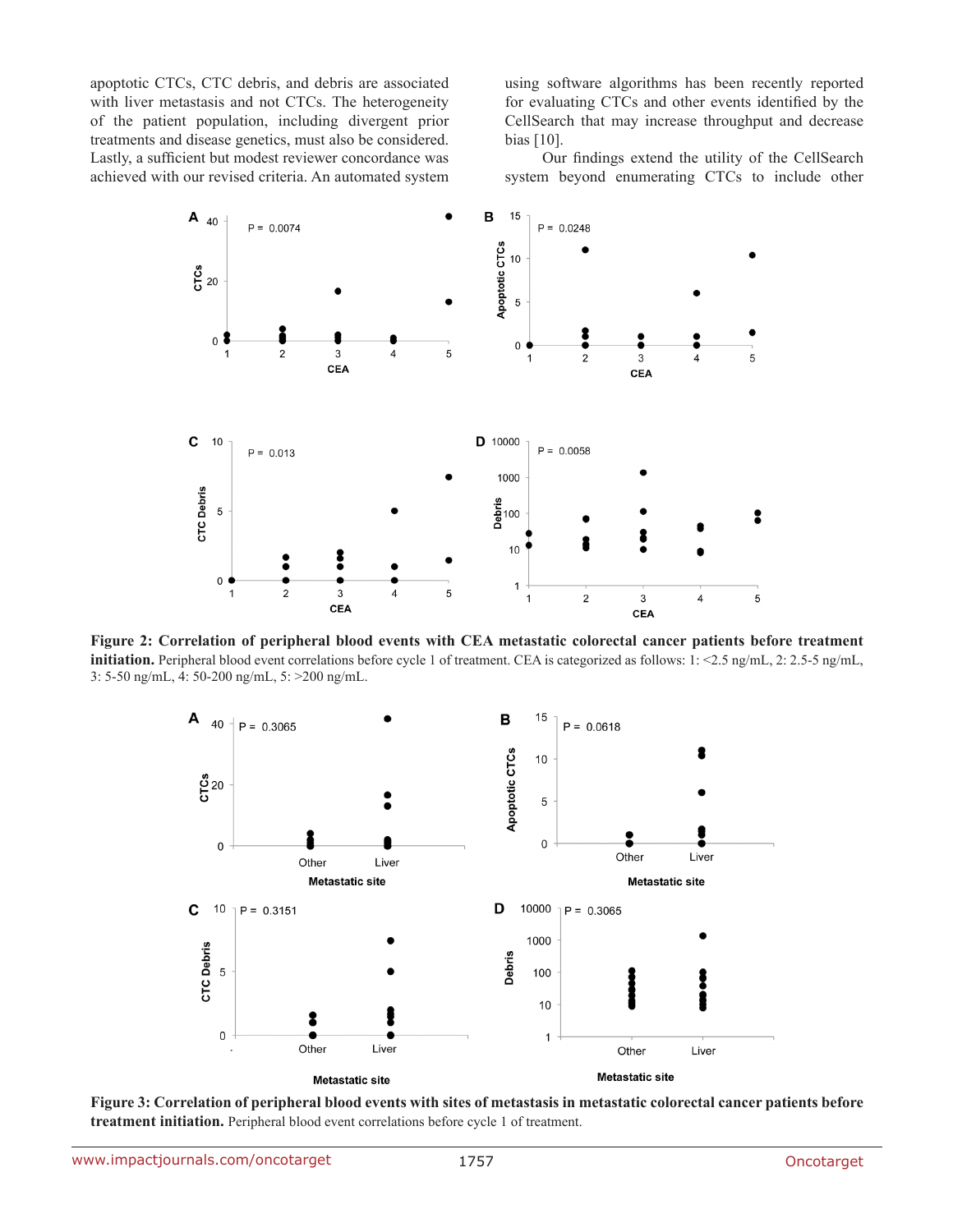|               |                | Time Point 1  | Time Point 2   | Time Point 3 |
|---------------|----------------|---------------|----------------|--------------|
| <b>CTC</b>    | Mean(SD)       | 4(9.5)        | 1(1.5)         | 1.1(2.6)     |
|               | Median (range) | $0.5(0-42)$   | $0(0-6)$       | $0(0-11)$    |
| Apoptotic CTC | Mean(SD)       | 1.5(3.2)      | 1.8(2.3)       | 1.3(2)       |
|               | Median (range) | $0(0-11)$     | $1(0-8)$       | $0(0-5)$     |
| CTC debris    | Mean(SD)       | 1.1(1.8)      | 1(1.8)         | 0.7(1.5)     |
|               | Median (range) | $0.5(0-7)$    | $0(0-8)$       | $0(0-6)$     |
| Leukocytes    | Mean(SD)       | 30.5(71.7)    | 19(20.5)       | 32(31.4)     |
|               | Median (range) | $13(3-349)$   | $14.5(0-97)$   | $16(2-103)$  |
| Debris        | Mean(SD)       | 96.1 (284.6)  | 45.8(60.9)     | 29.4(30.5)   |
|               | Median (range) | $25(8-1363)$  | $24(5-253)$    | $20(1-117)$  |
| Excluded      | Mean(SD)       | 36.2(32.8)    | 38.6 (34.4)    | 26.7(18.2)   |
|               | Median (range) | $24.5(7-150)$ | $26.5(10-151)$ | $23(6-74)$   |
| Total         | Mean(SD)       | 169.5 (384.4) | 107.1(91.9)    | 91.2(65.9)   |
|               | Median (range) | 70 (34-1878)  | 83.5 (26-387)  | 69 (21-271)  |

**Table 3: Peripheral blood events in metastatic colorectal cancer patients before and after treatment.** Time point 1 is prior to cycle 1, time point 2 is 1 week following initiation of cycle 1, and time point is prior to cycle 2.

tumor-associated events. These observations indicate that apoptotic CTCs, CTC debris, and debris are also useful liquid biopsy markers that can be used to interrogate metastatic disease, particularly with respect to the liver, but may not be an effective pharmacodynamic marker like CTCs. Furthermore, these clinical data provide unanticipated insight into the origin of these tumorassociated events. This report highlights a potential advantage of cell-based assays over nucleic acid-based techniques that have been recently found to have a greater dynamic range and responsiveness [17].

# **METHODS**

# **Study Design**

The trial consented and enrolled 33 metastatic colorectal cancer patients at Penn State Hershey Medical Center to evaluate prognostic markers in CTCs and was approved by the Institutional Review Board at Penn State Hershey Medical Center (ClinicalTrials.gov Identifier: NCT01286883). Primary eligibility requirements were patients with metastatic colorectal cancer, >18 years of age, ECOG performance status of 0-3, no therapy 5 weeks prior to enrollment, no concurrent active solid malignancies, and a life expectancy of >6 weeks. Patient data were collected and managed using REDCap electronic capture tools hosted at Penn State University. Blood samples were collected at several intervals during the patient's chemotherapeutic regimen (FOLFOX/ FOLFIRI or XELODA), including prior to cycle 1, 1 week following initiation of cycle, and prior to cycle 2.

For blood sample collection, at least 7.5 mL of peripheral blood was collected into a CellSave tube and processed using the standard operating procedures for the CellSearch system (Veridex, LLC, Raritan, NJ).

#### **Enumeration of peripheral blood events**

The CellSearch Analyzer II software pre-selects events that are potential CTCs based on EpCAM and CK positivity in close proximity to a DAPI signal. Preselection of these candidate CTC events do not take in to account CD45 staining or morphology and therefore, many of these events do not meet the definition of CTCs. The standard CellSearch procedure for scoring an event as a CTC requires interpretation by a trained operator. Candidate CTCs were scored by three reviewers. Our criteria for the peripheral blood event categories were designed by two reviewers based on a previous report [10], prior experience, and reviewing research samples as a training data set not scored in the validation or test data sets. Following an initial review of a training data set (Figure S1A), the criteria were refined as reported in Table 1. These refined criteria were used for all subsequent analyses, including the second validation data set and the test data set (Figure S1B). The concordance data sets were generated with three independent reviewers. Two independent blinded reviewers scored the test data set. For samples containing >150 events, 100 events were evaluated and extrapolated based on the total number of events. These 100 events were evaluated by 10 consecutive events spread evenly across the entire data set to ensure widespread sampling across the cartridge.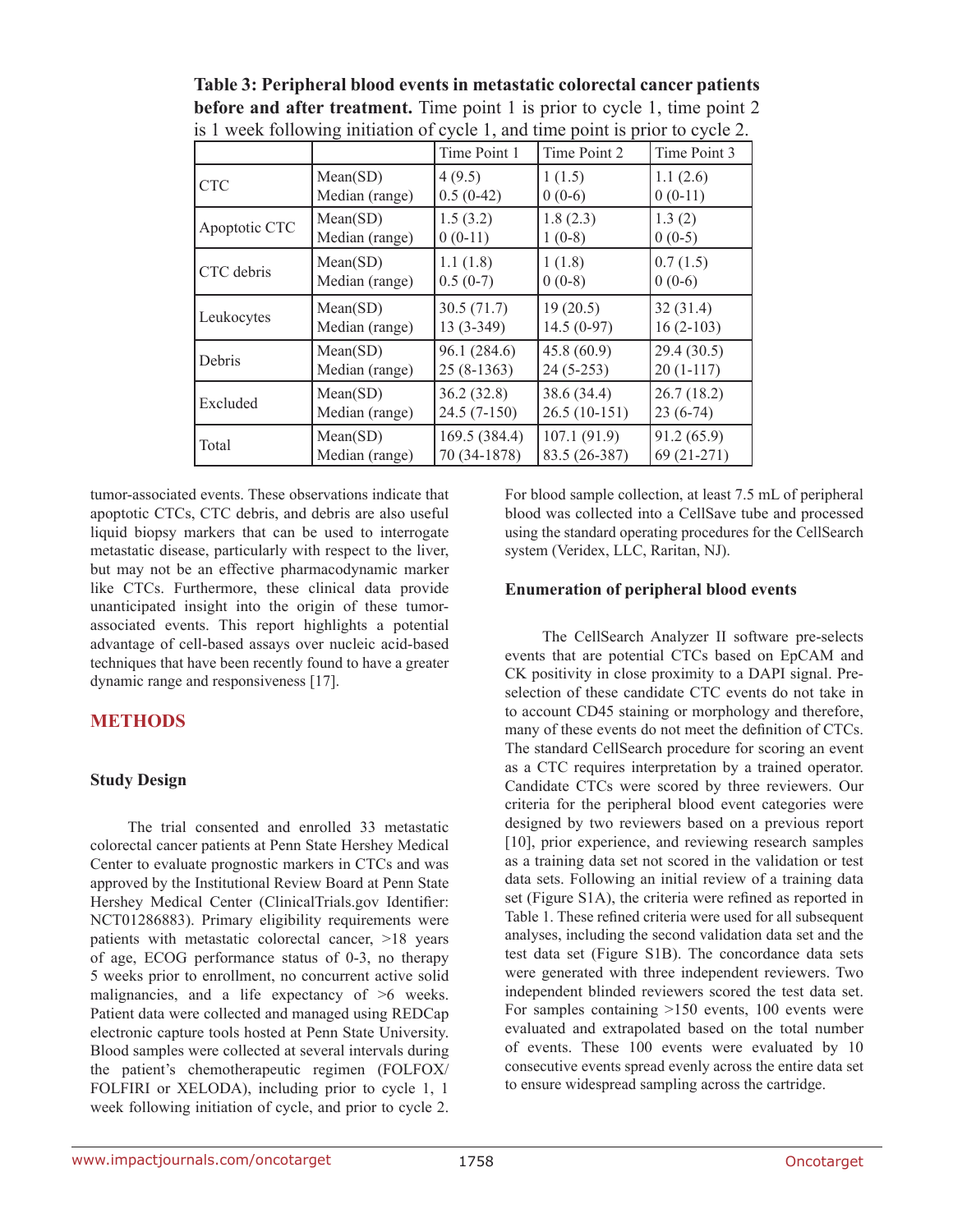#### **Statistical analysis**

Basic descriptive summary statistics (such as mean, median, standard deviation for continuous/count measures, and proportion for categorical measures) were generated to describe the peripheral blood events and patients' characteristics. Spearman correlation coefficients were used to examine the association between peripheral blood events for a given time point. Associations between peripheral blood events and patients' characteristics were studied by nonparametric Kruskal Wallis test or Fisher's Exact test when appropriate. For statistical analysis of peripheral blood events, the following cutoffs were used to generate high/low groups:  $CTC - 3$ , apoptotic CTCs – 2, CTC debris – 1, debris – 56. The CTC cutoff was selected based on the FDA approved method whereas the other cutoffs were the mean for that event across the study population. All analyses were performed using statistical software SAS version 9.3 (SAS Institute, Cary, NC).

# **ACKNOWLEDGEMENTS**

We thank the enrolled patients for their altruism and making this work possible. This work was supported by start-up funds from the Penn State Hershey Cancer Institute to WSE-D. WSE-D is an American Cancer Society Research Professor. The REDCap database is supported by funds from NIH/NCATS (Grant Number UL1 TR000127) to the Penn State Clinical & Translational Research Institute.

# **REFERENCES**

- 1. Siegel R, Naishadham D and Jemal A. Cancer statistics, 2012. CA: A Cancer Journal for Clinicians. 2012; 62(1):10- 29.
- 2. Cohen SJ, Punt CJA, Iannotti N, Saidman BH, Sabbath KD, Gabrail NY, Picus J, Morse M, Mitchell E, Miller MC, Doyle GV, Tissing H, Terstappen LWMM and Meropol NJ. Relationship of Circulating Tumor Cells to Tumor Response, Progression-Free Survival, and Overall Survival in Patients With Metastatic Colorectal Cancer. J Clin Oncol. 2008; 26(19):3213-3221.
- 3. Cohen SJ, Punt CJA, Iannotti N, Saidman BH, Sabbath KD, Gabrail NY, Picus J, Morse MA, Mitchell E, Miller MC, Doyle GV, Tissing H, Terstappen LWMM and Meropol NJ. Prognostic significance of circulating tumor cells in patients with metastatic colorectal cancer. Annals of Oncology. 2009; 20(7):1223-1229.
- 4. Allen JE and El-Deiry WS. Circulating Tumor Cells and Colorectal Cancer. Current Colorectal Cancer Reports. 2010; 6(4):212-220.
- 5. Thiery JP and Lim CT. Tumor Dissemination: An EMT Affair. Cancer cell. 2013; 23(3):272-273.
- 6. Yu M, Bardia A, Wittner BS, Stott SL, Smas ME, Ting DT, Isakoff SJ, Ciciliano JC, Wells MN, Shah AM, Concannon KF, Donaldson MC, Sequist LV, Brachtel E, Sgroi D, Baselga J, et al. Circulating Breast Tumor Cells Exhibit Dynamic Changes in Epithelial and Mesenchymal Composition. Science. 2013; 339(6119):580-584.
- 7. Hou J-M, Krebs M, Ward T, Sloane R, Priest L, Hughes A, Clack G, Ranson M, Blackhall F and Dive C. Circulating Tumor Cells as a Window on Metastasis Biology in Lung Cancer. The American Journal of Pathology. 2011; 178(3):989-996.
- 8. Molnar B, Ladanyi A, Tanko L, Sreter L and Tulassay Z. Circulating Tumor Cell Clusters in the Peripheral Blood of Colorectal Cancer Patients. Clinical Cancer Research. 2001; 7(12):4080-4085.
- 9. Hou J-M, Krebs MG, Lancashire L, Sloane R, Backen A, Swain RK, Priest LJC, Greystoke A, Zhou C, Morris K, Ward T, Blackhall FH and Dive C. Clinical Significance and Molecular Characteristics of Circulating Tumor Cells and Circulating Tumor Microemboli in Patients With Small-Cell Lung Cancer. Journal of Clinical Oncology. 2012; 30(5):525-532.
- 10. Scholtens TM, Schreuder F, Ligthart ST, Swennenhuis JF, Greve J and Terstappen LWMM. Automated identification of circulating tumor cells by image cytometry. Cytometry Part A. 2012; 81A(2):138-148.
- 11. Patel A, Allen J, Dicker D, Peters K, Sheehan J, Glantz M and El-Deiry W. Identification and enumeration of circulating tumor cells in the cerebrospinal fluid of breast cancer patients with central nervous system metastases. Oncotarget. 2011; 2:752 - 760.
- 12. Le Rhun E, Massin F, Tu Q, Bonneterre J, Bittencourt MDC and Faure G. Development of a new method for identification and quantification in cerebrospinal fluid of malignant cells from breast carcinoma leptomeningeal metastasis. BMC Clinical Pathology. 2012; 12(1):21.
- 13. Iinuma H, Watanabe T, Mimori K, Adachi M, Hayashi N, Tamura J, Matsuda K, Fukushima R, Okinaga K, Sasako M and Mori M. Clinical Significance of Circulating Tumor Cells, Including Cancer Stem-Like Cells, in Peripheral Blood for Recurrence and Prognosis in Patients With Dukes' Stage B and C Colorectal Cancer. Journal of Clinical Oncology. 2011; 29(12):1547-1555.
- 14. Faltas B, Zeidan A, Peters K, Das A, Joudeh J, Navaraj A, Dolloff NG, Harvey HA, Jiang Y, Allen JE, Dicker DT and El Deiry WS. Identifying Circulating Tumor Stem Cells That Matter: The Key to Prognostication and Therapeutic Targeting. Journal of Clinical Oncology. 2011; 29(21):2946-2947.
- 15. Ignatiadis M, Rothe Fo, Chaboteaux C, Durbecq V, Rouas G, Criscitiello C, Metallo J, Kheddoumi N, Singhal SK, Michiels S, Veys I, Rossari J, Larsimont D, Carly B, Pestrin M, Bessi S, et al. HER2-Positive Circulating Tumor Cells in Breast Cancer. PLoS ONE. 2011; 6(1):e15624.
- 16. Riethdorf S, Muller V, Zhang L, Rau T, Loibl S, Komor M,